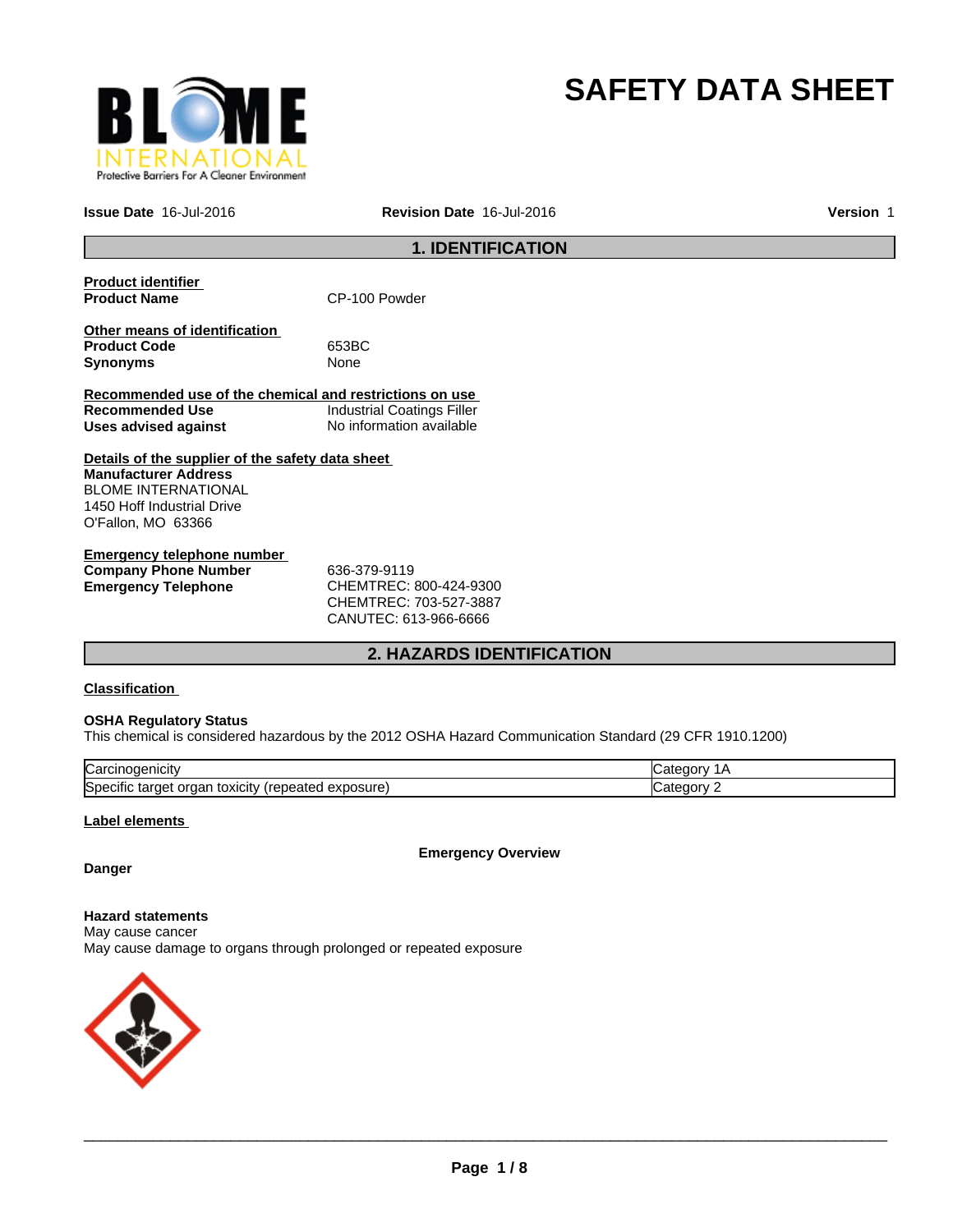**Appearance** powder **Physical state** Solid **Odor** None

 $\overline{\phantom{a}}$  ,  $\overline{\phantom{a}}$  ,  $\overline{\phantom{a}}$  ,  $\overline{\phantom{a}}$  ,  $\overline{\phantom{a}}$  ,  $\overline{\phantom{a}}$  ,  $\overline{\phantom{a}}$  ,  $\overline{\phantom{a}}$  ,  $\overline{\phantom{a}}$  ,  $\overline{\phantom{a}}$  ,  $\overline{\phantom{a}}$  ,  $\overline{\phantom{a}}$  ,  $\overline{\phantom{a}}$  ,  $\overline{\phantom{a}}$  ,  $\overline{\phantom{a}}$  ,  $\overline{\phantom{a}}$ 

**Precautionary Statements - Prevention**

Obtain special instructions before use Do not handle until all safety precautions have been read and understood Use personal protective equipment as required Do not breathe dust/fume/gas/mist/vapors/spray

### **Precautionary Statements - Response**

IF exposed or concerned: Get medical advice/attention

### **Precautionary Statements - Storage** Store locked up

**Precautionary Statements - Disposal**

Dispose of contents/container to an approved waste disposal plant

### **Hazards not otherwise classified (HNOC)**  Not applicable

**Other Information**  May be harmful if swallowed.

### **Unknown acute toxicity**

0% of the mixture consists of ingredient(s) of unknown toxicity

### **3. COMPOSITION/INFORMATION ON INGREDIENTS**

### **Substance**

Not applicable

### **Mixture**

| <b>Chemical Name</b>                      | <b>CAS No</b> | Weight-%   |
|-------------------------------------------|---------------|------------|
| Juartz *                                  | 14808-60-7    | $60 - 100$ |
| Titanium dioxide *                        | 13463-67-7    |            |
| Silica, amorphous, precipitated and gel * | 112926-00-8   |            |

\*The exact percentage (concentration) of composition has been withheld as a trade secret.

### **4. FIRST AID MEASURES**

### **Description of first aid measures**

| <b>General advice</b>              | If symptoms persist, call a physician. Do not breathe dust/fume/gas/mist/vapors/spray. Do<br>not get in eyes, on skin, or on clothing.                                                                                  |
|------------------------------------|-------------------------------------------------------------------------------------------------------------------------------------------------------------------------------------------------------------------------|
| Eye contact                        | Immediately flush with plenty of water. After initial flushing, remove any contact lenses and<br>continue flushing for at least 15 minutes. Keep eye wide open while rinsing. If symptoms<br>persist, call a physician. |
| <b>Skin contact</b>                | Consult a physician if necessary. Wash off immediately with soap and plenty of water while<br>removing all contaminated clothes and shoes.                                                                              |
| <b>Inhalation</b>                  | Remove to fresh air. Call a physician. If breathing is irregular or stopped, administer<br>artificial respiration. Avoid direct contact with skin. Use barrier to give mouth-to-mouth<br>resuscitation.                 |
| Ingestion                          | Rinse mouth. Drink plenty of water. If symptoms persist, call a physician. Do NOT induce<br>vomiting.                                                                                                                   |
| Self-protection of the first aider | Use personal protective equipment as required.                                                                                                                                                                          |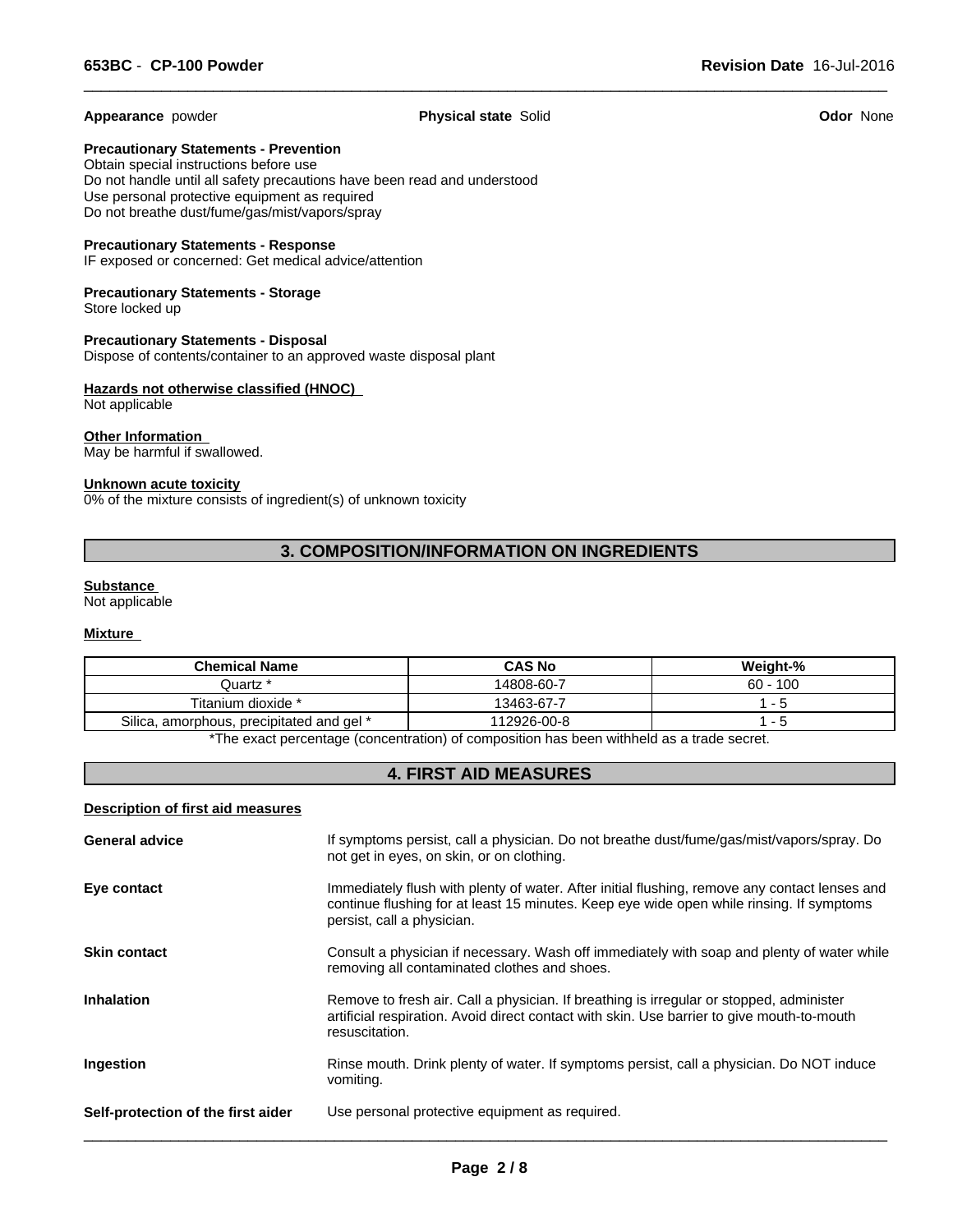### **Most important symptoms and effects, both acute and delayed**

**Symptoms** May cause redness and tearing of the eyes. Coughing and/ or wheezing.

 $\overline{\phantom{a}}$  ,  $\overline{\phantom{a}}$  ,  $\overline{\phantom{a}}$  ,  $\overline{\phantom{a}}$  ,  $\overline{\phantom{a}}$  ,  $\overline{\phantom{a}}$  ,  $\overline{\phantom{a}}$  ,  $\overline{\phantom{a}}$  ,  $\overline{\phantom{a}}$  ,  $\overline{\phantom{a}}$  ,  $\overline{\phantom{a}}$  ,  $\overline{\phantom{a}}$  ,  $\overline{\phantom{a}}$  ,  $\overline{\phantom{a}}$  ,  $\overline{\phantom{a}}$  ,  $\overline{\phantom{a}}$ 

#### **Indication of any immediate medical attention and special treatment needed**

**Note to physicians** Treat symptomatically.

### **5. FIRE-FIGHTING MEASURES**

### **Suitable extinguishing media**

Use extinguishing measures that are appropriate to local circumstances and the surrounding environment.

**Unsuitable extinguishing media** No information available.

### **Specific hazards arising from the chemical**

No information available.

### **Explosion data Sensitivity to Mechanical Impact** None. **Sensitivity to Static Discharge** None.

#### **Protective equipment and precautions for firefighters**

As in any fire, wear self-contained breathing apparatus pressure-demand, MSHA/NIOSH (approved or equivalent) and full protective gear.

### **6. ACCIDENTAL RELEASE MEASURES**

#### **Personal precautions, protective equipment and emergency procedures**

| <b>Personal precautions</b>                          | Use personal protective equipment as required. Avoid creating dust.                                                               |  |  |
|------------------------------------------------------|-----------------------------------------------------------------------------------------------------------------------------------|--|--|
| <b>Environmental precautions</b>                     |                                                                                                                                   |  |  |
| <b>Environmental precautions</b>                     | No information available.                                                                                                         |  |  |
| Methods and material for containment and cleaning up |                                                                                                                                   |  |  |
| <b>Methods for containment</b>                       | Prevent further leakage or spillage if safe to do so.                                                                             |  |  |
| Methods for cleaning up                              | Use personal protective equipment as required. Sweep up and shovel into suitable<br>containers for disposal. Avoid creating dust. |  |  |
|                                                      | <b>7. HANDLING AND STORAGE</b>                                                                                                    |  |  |

| <b>Precautions for safe handling</b>                         |                                                                                                                                                                                                                                              |
|--------------------------------------------------------------|----------------------------------------------------------------------------------------------------------------------------------------------------------------------------------------------------------------------------------------------|
| Advice on safe handling                                      | Avoid contact with skin, eyes or clothing. Use personal protective equipment as required.<br>Wash contaminated clothing before reuse. Do not breathe dust/fume/gas/mist/vapors/spray.<br>Do not eat, drink or smoke when using this product. |
| Conditions for safe storage, including any incompatibilities |                                                                                                                                                                                                                                              |
| <b>Storage Conditions</b>                                    | Keep container tightly closed in a dry and well-ventilated place. Keep out of the reach of<br>children.                                                                                                                                      |
| Incompatible materials                                       | Hydrogen fluoride. Strong bases.                                                                                                                                                                                                             |

### **8. EXPOSURE CONTROLS/PERSONAL PROTECTION**

### **Control parameters**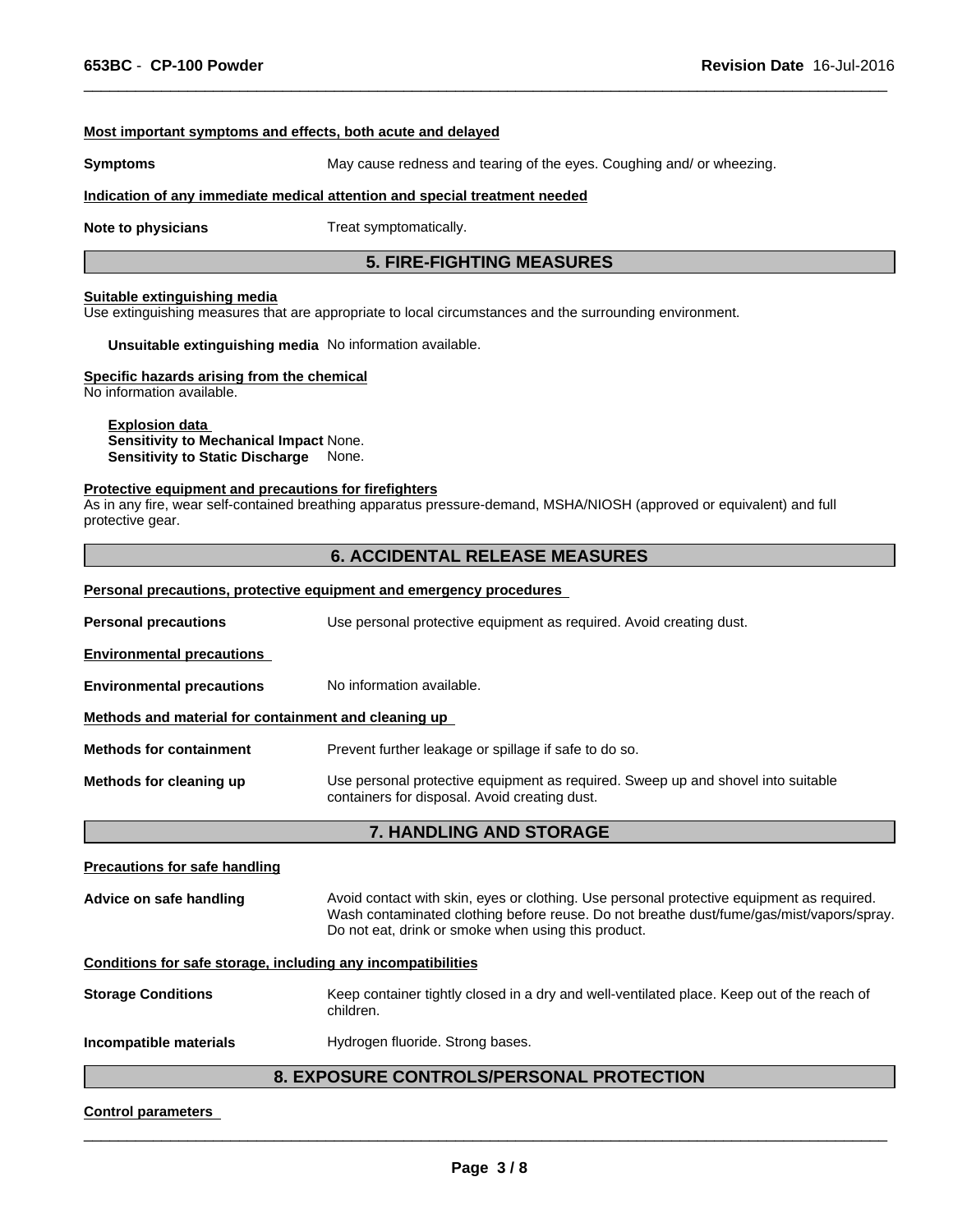### **Exposure Guidelines** .

| <b>Chemical Name</b>                                      | <b>ACGIH TLV</b>                                    | <b>OSHA PEL</b>                                                                                                                                                                   | <b>NIOSH IDLH</b>                                                               |
|-----------------------------------------------------------|-----------------------------------------------------|-----------------------------------------------------------------------------------------------------------------------------------------------------------------------------------|---------------------------------------------------------------------------------|
| Quartz<br>14808-60-7                                      | TWA: 0.025 mg/m <sup>3</sup> respirable<br>fraction | $(30)/(%SiO2 + 2)$ mg/m <sup>3</sup> TWA<br>total dust<br>$(250)/(%SiO2 + 5)$ mppcf TWA<br>respirable fraction<br>$(10)/(%SiO2 + 2)$ mg/m <sup>3</sup> TWA<br>respirable fraction | IDLH: 50 $mq/m3$ respirable dust<br>TWA: 0.05 mg/m <sup>3</sup> respirable dust |
| Titanium dioxide<br>13463-67-7                            | TWA: $10 \text{ mg/m}^3$                            | TWA: $15 \text{ mg/m}^3$ total dust                                                                                                                                               | IDLH: $5000 \text{ mg/m}^3$                                                     |
| Silica, amorphous, precipitated and<br>gel<br>112926-00-8 |                                                     | TWA: 20 mppcf<br>: $(80)/(%$ SiO2) mg/m <sup>3</sup> TWA                                                                                                                          |                                                                                 |

 $\overline{\phantom{a}}$  ,  $\overline{\phantom{a}}$  ,  $\overline{\phantom{a}}$  ,  $\overline{\phantom{a}}$  ,  $\overline{\phantom{a}}$  ,  $\overline{\phantom{a}}$  ,  $\overline{\phantom{a}}$  ,  $\overline{\phantom{a}}$  ,  $\overline{\phantom{a}}$  ,  $\overline{\phantom{a}}$  ,  $\overline{\phantom{a}}$  ,  $\overline{\phantom{a}}$  ,  $\overline{\phantom{a}}$  ,  $\overline{\phantom{a}}$  ,  $\overline{\phantom{a}}$  ,  $\overline{\phantom{a}}$ 

*NIOSH IDLH Immediately Dangerous to Life or Health*

### **Appropriate engineering controls**

| <b>Engineering Controls</b>   | <b>Showers</b><br>Eyewash stations<br>Ventilation systems.                                                                                                                                                                                                                                                                       |
|-------------------------------|----------------------------------------------------------------------------------------------------------------------------------------------------------------------------------------------------------------------------------------------------------------------------------------------------------------------------------|
|                               | Individual protection measures, such as personal protective equipment                                                                                                                                                                                                                                                            |
| <b>Eye/face protection</b>    | Wear safety glasses with side shields (or goggles).                                                                                                                                                                                                                                                                              |
| Skin and body protection      | Wear protective gloves and protective clothing.                                                                                                                                                                                                                                                                                  |
| <b>Respiratory protection</b> | If exposure limits are exceeded or irritation is experienced, NIOSH/MSHA approved<br>respiratory protection should be worn. Positive-pressure supplied air respirators may be<br>required for high airborne contaminant concentrations. Respiratory protection must be<br>provided in accordance with current local regulations. |

```
General Hygiene Considerations Handle in accordance with good industrial hygiene and safety practice.
```
### **9. PHYSICAL AND CHEMICAL PROPERTIES**

### **Information on basic physical and chemical properties**

| <b>Physical state</b>            | Solid                    |                       |                          |
|----------------------------------|--------------------------|-----------------------|--------------------------|
| Appearance                       | powder                   | Odor                  | None                     |
| <b>Color</b>                     | white                    | <b>Odor threshold</b> | No information available |
| <b>Property</b>                  | Values                   | Remarks • Method      |                          |
| рH                               | $-7$                     |                       |                          |
| Melting point / freezing point   | 1650 °C<br>3002 °F       |                       |                          |
| Boiling point / boiling range    | 1650 °C<br>3002 °F       |                       |                          |
| <b>Flash point</b>               | No information available |                       |                          |
| <b>Evaporation rate</b>          | No information available |                       |                          |
| Flammability (solid, gas)        | No information available |                       |                          |
| <b>Flammability Limit in Air</b> |                          |                       |                          |
| <b>Upper flammability limit:</b> | No information available |                       |                          |
| Lower flammability limit:        | No information available |                       |                          |
| Vapor pressure                   | No information available |                       |                          |
| Vapor density                    | No information available |                       |                          |
| <b>Relative density</b>          | > 2.0                    |                       |                          |
| <b>Water solubility</b>          | Insoluble in water       |                       |                          |
| Solubility in other solvents     | No information available |                       |                          |
| <b>Partition coefficient</b>     | No information available |                       |                          |
| <b>Autoignition temperature</b>  | No information available |                       |                          |
| <b>Decomposition temperature</b> | No information available |                       |                          |
| <b>Kinematic viscosity</b>       | No information available | Not applicable        |                          |
| <b>Dynamic viscosity</b>         | No information available | Not applicable        |                          |
|                                  |                          |                       |                          |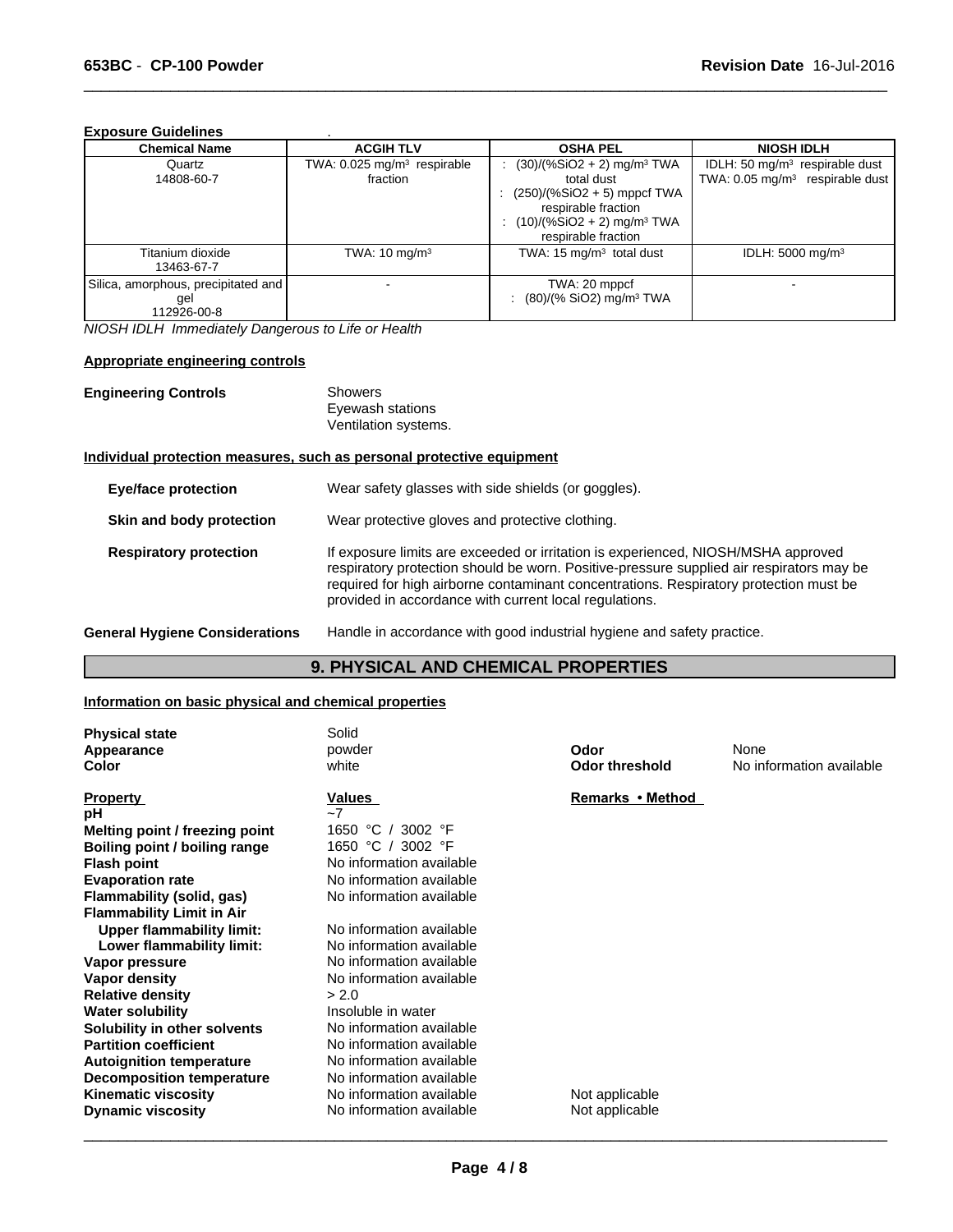| <b>Explosive properties</b> | Not an explosive         |
|-----------------------------|--------------------------|
| <b>Oxidizing properties</b> | Not applicable           |
| <b>Other Information</b>    |                          |
| <b>Softening point</b>      | No information available |
| <b>Molecular weight</b>     | No information available |
| <b>VOC Content (%)</b>      | 0 q/L                    |
| <b>Density</b>              | No information available |
| <b>Bulk density</b>         | No information available |

## **10. STABILITY AND REACTIVITY**

 $\overline{\phantom{a}}$  ,  $\overline{\phantom{a}}$  ,  $\overline{\phantom{a}}$  ,  $\overline{\phantom{a}}$  ,  $\overline{\phantom{a}}$  ,  $\overline{\phantom{a}}$  ,  $\overline{\phantom{a}}$  ,  $\overline{\phantom{a}}$  ,  $\overline{\phantom{a}}$  ,  $\overline{\phantom{a}}$  ,  $\overline{\phantom{a}}$  ,  $\overline{\phantom{a}}$  ,  $\overline{\phantom{a}}$  ,  $\overline{\phantom{a}}$  ,  $\overline{\phantom{a}}$  ,  $\overline{\phantom{a}}$ 

#### **Reactivity**  No data available

### **Chemical stability**

Stable under recommended storage conditions. **Possibility of Hazardous Reactions** Hazardous polymerization does not occur. **Conditions to avoid** dust formation. **Incompatible materials** Hydrogen fluoride. Strong bases. **Hazardous Decomposition Products** None known based on information supplied.

### **11. TOXICOLOGICAL INFORMATION**

### **Information on likely routes of exposure**

### **Product Information**

| <b>Inhalation</b>   | Inhalation overexposure to free crystalline silica may cause delayed lung injury including<br>silicosis, a disabling and potentially fatal lung disease. |
|---------------------|----------------------------------------------------------------------------------------------------------------------------------------------------------|
| Eye contact         | Based on available data, the classification criteria are not met.                                                                                        |
| <b>Skin contact</b> | Based on available data, the classification criteria are not met.                                                                                        |
| Ingestion           | Based on available data, the classification criteria are not met.                                                                                        |
|                     |                                                                                                                                                          |

| <b>Chemical Name</b> | Oral LD50           | <b>Dermal LD50</b> | <b>Inhalation LC50</b> |  |
|----------------------|---------------------|--------------------|------------------------|--|
| Quartz               | $=$ 500 mg/kg (Rat) |                    |                        |  |
| 14808-60-7           |                     |                    |                        |  |
| Titanium dioxide     | 10000 mg/kg (Rat)   |                    | -                      |  |
| 13463-67-7           |                     |                    |                        |  |

#### **Information on toxicological effects**

**Symptoms** No information available.

### **Delayed and immediate effects as well as chronic effects from short and long-term exposure**

| <b>Sensitization</b><br><b>Germ cell mutagenicity</b><br>Carcinogenicity |              | Based on available data, the classification criteria are not met.<br>Based on available data, the classification criteria are not met.<br>The table below indicates whether each agency has listed any ingredient as a carcinogen. |            |             |
|--------------------------------------------------------------------------|--------------|------------------------------------------------------------------------------------------------------------------------------------------------------------------------------------------------------------------------------------|------------|-------------|
| <b>Chemical Name</b>                                                     | <b>ACGIH</b> | <b>IARC</b>                                                                                                                                                                                                                        | <b>NTP</b> | <b>OSHA</b> |
| Quartz<br>14808-60-7                                                     | A2           | Group 1                                                                                                                                                                                                                            | Known      |             |
| Titanium dioxide<br>13463-67-7                                           |              | Group 2B                                                                                                                                                                                                                           |            |             |
| Silica, amorphous,                                                       |              | Group 3                                                                                                                                                                                                                            |            |             |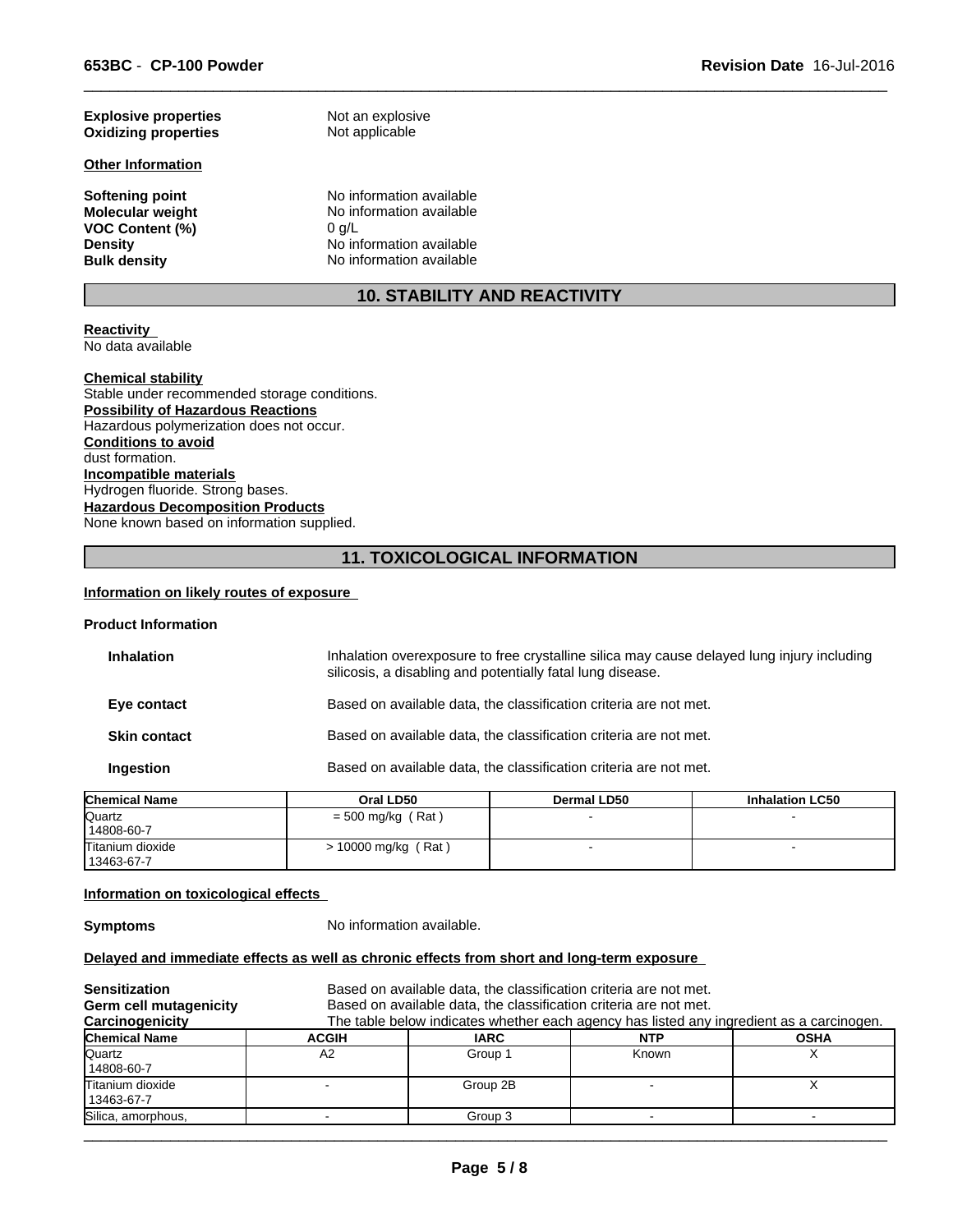| precipitated and gel<br>112926-00-8                                                |                                                                   |                                                                                      |  |
|------------------------------------------------------------------------------------|-------------------------------------------------------------------|--------------------------------------------------------------------------------------|--|
| ACGIH (American Conference of Governmental Industrial Hygienists)                  |                                                                   |                                                                                      |  |
| A2 - Suspected Human Carcinogen                                                    |                                                                   |                                                                                      |  |
| IARC (International Agency for Research on Cancer)                                 |                                                                   |                                                                                      |  |
| Group 1 - Carcinogenic to Humans                                                   |                                                                   |                                                                                      |  |
| Group 2B - Possibly Carcinogenic to Humans                                         |                                                                   |                                                                                      |  |
| Not classifiable as a human carcinogen                                             |                                                                   |                                                                                      |  |
| NTP (National Toxicology Program)                                                  |                                                                   |                                                                                      |  |
| Known - Known Carcinogen                                                           |                                                                   |                                                                                      |  |
| OSHA (Occupational Safety and Health Administration of the US Department of Labor) |                                                                   |                                                                                      |  |
| X - Present                                                                        |                                                                   |                                                                                      |  |
| <b>Reproductive toxicity</b>                                                       | Based on available data, the classification criteria are not met. |                                                                                      |  |
| <b>STOT - single exposure</b>                                                      | Based on available data, the classification criteria are not met. |                                                                                      |  |
| <b>STOT - repeated exposure</b>                                                    | disorder and damage to the. Respiratory system.                   | Causes damage to organs through prolonged or repeated exposure if inhaled. May cause |  |
| <b>Target Organ Effects</b>                                                        | Respiratory system, lungs, Eyes.                                  |                                                                                      |  |
| <b>Aspiration hazard</b>                                                           | Based on available data, the classification criteria are not met. |                                                                                      |  |

 $\overline{\phantom{a}}$  ,  $\overline{\phantom{a}}$  ,  $\overline{\phantom{a}}$  ,  $\overline{\phantom{a}}$  ,  $\overline{\phantom{a}}$  ,  $\overline{\phantom{a}}$  ,  $\overline{\phantom{a}}$  ,  $\overline{\phantom{a}}$  ,  $\overline{\phantom{a}}$  ,  $\overline{\phantom{a}}$  ,  $\overline{\phantom{a}}$  ,  $\overline{\phantom{a}}$  ,  $\overline{\phantom{a}}$  ,  $\overline{\phantom{a}}$  ,  $\overline{\phantom{a}}$  ,  $\overline{\phantom{a}}$ 

### **Numerical measures of toxicity - Product Information**

**The following values are calculated based on chapter 3.1 of the GHS document** .

**ATEmix (oral)** 5,000.00 mg/kg

### **12. ECOLOGICAL INFORMATION**

#### **Ecotoxicity**

98 % of the mixture consists of components(s) of unknown hazards to the aquatic environment

### **Persistence and degradability**

No information available.

### **Bioaccumulation**

No information available.

### **Other adverse effects**

No information available

### **13. DISPOSAL CONSIDERATIONS**

| Waste treatment methods | Disposal should be in accordance with applicable regional, national and local laws and |
|-------------------------|----------------------------------------------------------------------------------------|
| Disposal of wastes      | regulations.                                                                           |
| Contaminated packaging  | Do not reuse container.                                                                |

### **14. TRANSPORT INFORMATION**

| <u>DOT</u>  | Not regulated |
|-------------|---------------|
| <b>TDG</b>  | Not regulated |
| <b>IATA</b> | Not regulated |
| <b>IMDG</b> | Not regulated |

### **15. REGULATORY INFORMATION**

 $\overline{\phantom{a}}$  ,  $\overline{\phantom{a}}$  ,  $\overline{\phantom{a}}$  ,  $\overline{\phantom{a}}$  ,  $\overline{\phantom{a}}$  ,  $\overline{\phantom{a}}$  ,  $\overline{\phantom{a}}$  ,  $\overline{\phantom{a}}$  ,  $\overline{\phantom{a}}$  ,  $\overline{\phantom{a}}$  ,  $\overline{\phantom{a}}$  ,  $\overline{\phantom{a}}$  ,  $\overline{\phantom{a}}$  ,  $\overline{\phantom{a}}$  ,  $\overline{\phantom{a}}$  ,  $\overline{\phantom{a}}$ 

### **International Inventories**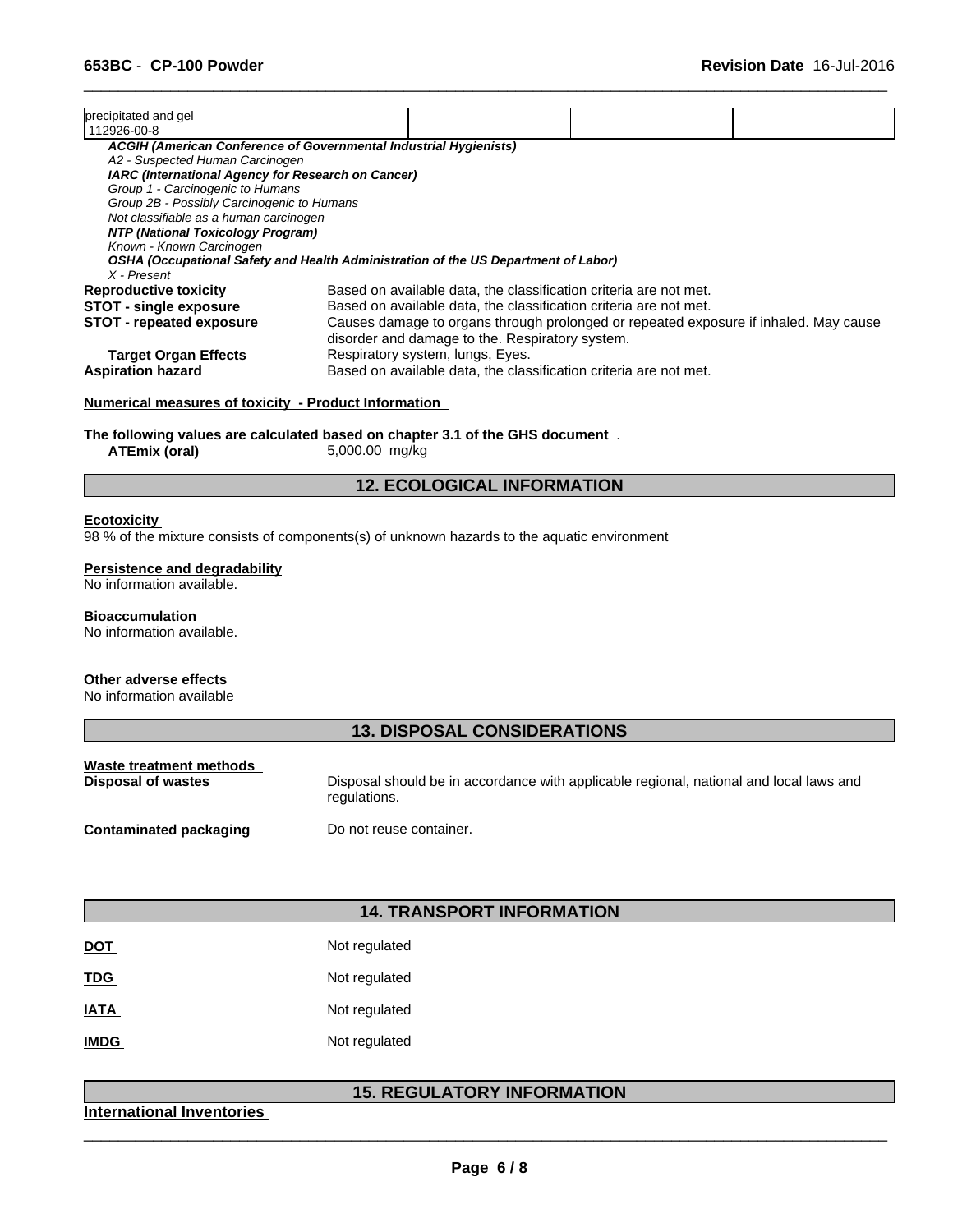| TSCA                 | Complies |  |
|----------------------|----------|--|
|                      |          |  |
| <b>DSL/NDSL</b>      | Complies |  |
| <b>EINECS/ELINCS</b> | Complies |  |
| <b>IECSC</b>         | Complies |  |
| KECL                 | Complies |  |
| <b>PICCS</b>         | Complies |  |
| AICS.                | Complies |  |
|                      |          |  |

#### **Legend:**

**TSCA** - United States Toxic Substances Control Act Section 8(b) Inventory **DSL/NDSL** - Canadian Domestic Substances List/Non-Domestic Substances List **EINECS/ELINCS** - European Inventory of Existing Chemical Substances/European List of Notified Chemical Substances **ENCS** - Japan Existing and New Chemical Substances **IECSC** - China Inventory of Existing Chemical Substances **KECL** - Korean Existing and Evaluated Chemical Substances **PICCS** - Philippines Inventory of Chemicals and Chemical Substances

**AICS** - Australian Inventory of Chemical Substances

### **US Federal Regulations**

### **SARA 313**

Section 313 of Title III of the Superfund Amendments and Reauthorization Act of 1986 (SARA). This product does not contain any chemicals which are subject to the reporting requirements of the Act and Title 40 of the Code of Federal Regulations, Part 372

 $\overline{\phantom{a}}$  ,  $\overline{\phantom{a}}$  ,  $\overline{\phantom{a}}$  ,  $\overline{\phantom{a}}$  ,  $\overline{\phantom{a}}$  ,  $\overline{\phantom{a}}$  ,  $\overline{\phantom{a}}$  ,  $\overline{\phantom{a}}$  ,  $\overline{\phantom{a}}$  ,  $\overline{\phantom{a}}$  ,  $\overline{\phantom{a}}$  ,  $\overline{\phantom{a}}$  ,  $\overline{\phantom{a}}$  ,  $\overline{\phantom{a}}$  ,  $\overline{\phantom{a}}$  ,  $\overline{\phantom{a}}$ 

| SARA 311/312 Hazard Categories    |     |  |
|-----------------------------------|-----|--|
| Acute health hazard               | N٥  |  |
| <b>Chronic Health Hazard</b>      | Yes |  |
| <b>Fire hazard</b>                | N٥  |  |
| Sudden release of pressure hazard | No  |  |
| <b>Reactive Hazard</b>            | No  |  |

#### **CWA (Clean Water Act)**

This product does not contain any substances regulated as pollutants pursuant to the Clean Water Act (40 CFR 122.21 and 40 CFR 122.42)

### **CERCLA**

This material, as supplied, does not contain any substances regulated as hazardous substances under the Comprehensive Environmental Response Compensation and Liability Act (CERCLA) (40 CFR 302) or the Superfund Amendments and Reauthorization Act (SARA) (40 CFR 355). There may be specific reporting requirements at the local, regional, or state level pertaining to releases of this material

### **US State Regulations**

#### **California Proposition 65**

This product contains the following Proposition 65 chemicals

| <b>Chemical Name</b>                              | <b>California Proposition 65</b> |
|---------------------------------------------------|----------------------------------|
| 14808-60-7<br>Quartz                              | Carcinogen                       |
| Titanium<br>$\cdots$<br>13463-67-7<br>ı dioxide - | Carcinogen                       |

### **U.S. State Right-to-Know Regulations**

| <b>Chemical Name</b>           | <b>New Jersey</b> | <b>Massachusetts</b> | Pennsylvania |
|--------------------------------|-------------------|----------------------|--------------|
| Quartz<br>14808-60-7           |                   |                      |              |
| Silica, Amorphous              |                   |                      |              |
| Titanium dioxide<br>13463-67-7 |                   |                      |              |

#### **U.S. EPA Label Information**

**EPA Pesticide Registration Number** Not applicable

### **16. OTHER INFORMATION, INCLUDING DATE OF PREPARATION OF THE LAST REVISION**